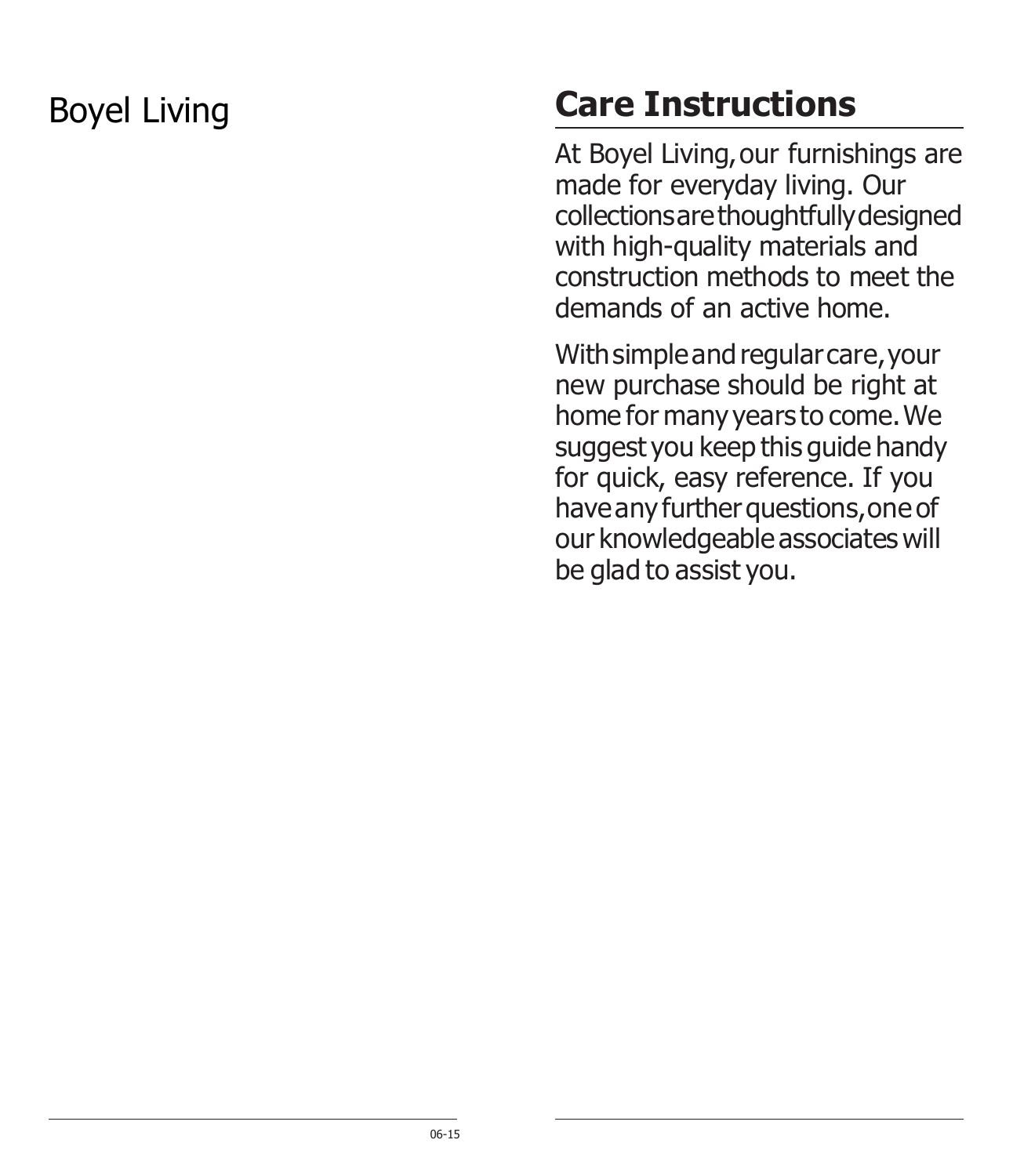# **Upholstery**

Rotate cushions and pillows weekly to distribute wear. Vacuum upholstery weekly using the upholstery attachment and crevice tool of your vacuum to remove loose particles.

Periodic cleaning by a professional upholstery cleaning service is the only recommended cleaning method for your upholstery, including furniture base beneath slipcovers. Annual cleaning is suggested, but this may vary depending on use.

To prevent possible "bleeding" of ink onto fabric, do not leave newspapers or other printed materials lying on upholstery.

Take special care when spraying household chemicals and commercial products nearupholstery.

Avoid placing your furniture in direct sunlight. All fabric and leather will fade overtime.

Applying noncommercial scented fabric fresheners, neutralizers and fabric protectors is never recommended.

#### **Spills and Spot Cleaning**

In some cases, spot cleaning can cause a ring or fading. It is best to have the entire piece or cushion casing cleaned by a professional upholstery cleaningservice to ensure uniform results.*If youdecide to spot clean on your own, check the standard cleaning code (below) to determine the correct type of product to use.*

Alwaysblot—neverrub—spillsimmediatelywithaclean,absorbent whitecloth.Blotfromtheoutsidetothemiddleoftheaffectedarea to prevent rings.

Pile fabrics may require brushing with a nonmetallic, stiff bristle brush to restoreappearance.

Follow the cleaning code below. Always pretest cleaning agents in a small inconspicuous area. Never use strong chemicals or detergents.

#### **Standard Cleaning Codes**

Industry standard cleaning codes indicate the correct cleaning method based on the type of fabric. To determine the cleaning code for your upholstery, please ask your store associate or refer to your salesreceipt.

**O:** Spot clean in cold water using biodegradable detergent or eco-friendly soap; air dry. Organic dry cleaning is also recommended.

W: Spot clean using distilled water and water-based cleaning agents or foamonly.

**S:** Spot clean with mild, water-free cleaning solvents only. Do not use water or dry clean.

**SW:** Spot clean using distilled water and water-based cleaning agents, foam or mild water-free cleaning solvents.

**X:** Vacuum or lightly brush to remove overall soil. Never use water, foam or liquid cleaning agents.

*Note:* For prewashed fabrics upholstered onto the frame, follow the **S** cleaningcode.

### **Slipcovers**

Brush or vacuum at least once a month. Rotate cushions and pillows regularly. Protect from direct sunlight, which may cause fabric to fadeunevenly.

Immediately blot spills with a clean white cloth.

Seat and back cushions should be reversed and/or rotated regularly.

#### **Dry Clean-Only Slipcovers**

Use a reputable dry cleaner or professional upholstery cleaner.

Always dry clean the entire slipcover for uniform results. Close all zippers and fabric tab fasteners prior to cleaning. As with clothing, some fading is to be expected.

#### **Machine-Washable Slipcovers**

Useatriple-loadwasherordivideslipcoversintomanageableloads. Always wash the entire slipcover for uniform results. Close all zippers and fabric tab fasteners prior to washing.

Wash in cold water with mild detergent.

Tumble dry on low until slightly damp; remove promptly to reduce wrinkling.

Do not line-dry slipcovers as this may stretch the fabric.

As with clothing, some fading is to be expected.

# **Leather**

Clean periodically with adry cloth to remove residual dust and prevent dirt buildup.

Leatherfurnitureshouldbe protectedfromexposureto sunlightand heat, which may cause the leather to fade or lose its soft, supple feel.

#### **Spots, Spills and Stains**

Most liquids will initially be repelled by the leather but if left standing over an extended period of time, will be absorbed.

Blot liquid immediately with a clean, absorbent cloth.

Butter, oil or grease spills should be wiped with a clean, dry cloth. Spot should dissipate into the leather in a short period of time.

For stubborn stains and spills, use a cloth lightly dampened with warm water to blot the stain and remove it. If this does not work, mix mild soap with water, then blot to release the stain and blot again with a dry cloth (avoid scrubbing).

Do not use harsh cleaners or solvents, as they can abrade the finish or topcoat off the leather.

For additional leather care, please contact a leather cleaning professional.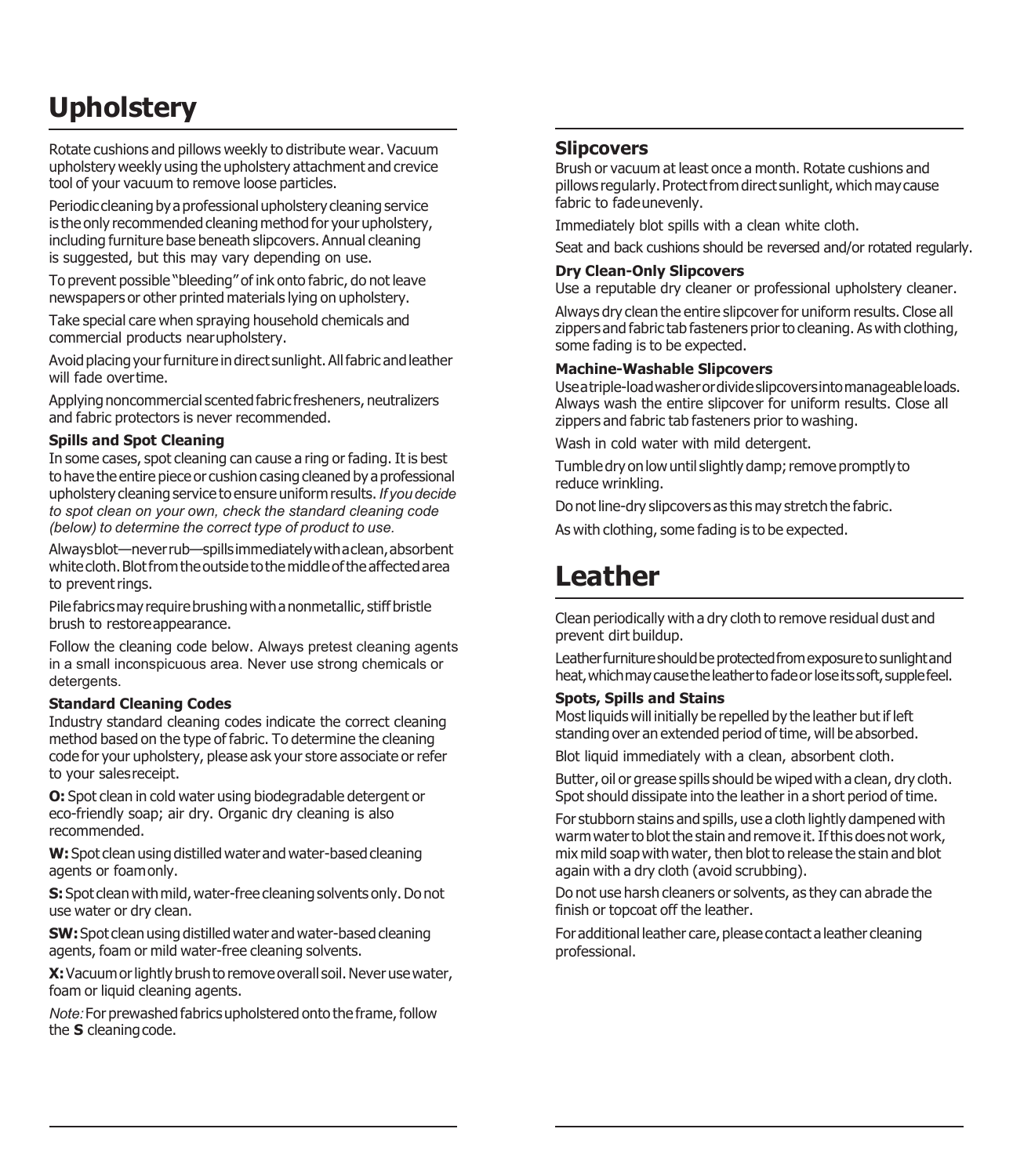# **Wood**

The care of wood furniture varies according to the wood type and finish and the function of the piece. Please consult your sales associate for more specific care guidelines, as some collections have supplemental care instructions for long-term maintenance.

Wood is a natural material susceptible to climate and the elements. Avoid placing your furniture in highly humid or dry areas, such as directly next to air vents.

Direct sunlight may slightly darken or lighten wood furniture.

*Note:* Based on frequency of use and storage, dining table leaves may change tone at a different rate than the table itself.

Dust with a dry, soft cloth.

Removeanysoilbuildupwithadampclothanddryimmediately.

Wipe spills immediately with a soft, dry cloth.

Ifwaterisleftstanding,whitespotscanoccurbutshoulddissipate over time.

Paste wax and 0000 steel wool can be used on a wax finish to remove surface scratches. Rub lightly over the entire surface then buff with a soft cloth.

Do not use harsh chemicals or abrasives on any finish.

Alwaysusecoastersortrivetstopreventheatandwaterfrom having direct contact with wood surfaces.

Usefelt pads on any displays or hard objects that are placed directly on the wood.

Avoid contact with certain materials, such as rubber, which might react with the finish.

Wax or oil finishes may be renewed by rubbing a light application of a penetrating oil with fine steel wool and wiping with a clean, soft cloth to remove any excess oil.

Avoid contact with certain materials, such as rubber, which might react with thefinish.

Wax or oil finishes may be renewed by rubbing a light application of a penetrating oil with fine steel wooland wiping with a clean, soft cloth to remove any excess oil.

# **Wood Care Products**

### **Finisher's Formula Natural Beeswax Polish**

Foruse on all solid wood furniture. All-natural oil and beeswax formula is non-toxic and biodegradable.

#### **Guardsman≈ Water Mark Remover**

For use on any wood surfaces. Cotton cloth is specially treated with proprietary oils to quickly and easily erase water rings caused by moisture, minor blemishes and surface scratches, as well as latex paint and most permanent marker stains.

# **Metal**

Dust regularly with a soft, dry cloth.

Do not use harsh chemicals or abrasive cleaners, as they can damage the finish.

Iron or steel frames will rust if the finish is scratched or if your furniture is exposed to excessive humidity, particularly in saltwater locations.

# **Natural Fiber**

Dust regularly with a soft, dry cloth.

Do not use harsh chemicals, abrasive cleaners, or silicone- or alcohol-based agents on any woven material.

Clean spills with a damp cloth. Remove small particles or surface debris with a soft brush.

Fiber furniture is intended for use indoors only and should be protected from exposure to sunlight.

# **Other Materials**

# **Bluestone/Limestone**

Spot clean with mild liquid dishwashing soap and warm water.

Do not use harsh chemicals or abrasive cleaners, including those that contain lemon, vinegar or acids, as they can damage the stone.

### **Concrete**

See Outdoor Furniture section.

### **Marble**

Clean with a soft, dry cloth.

Wipe spills immediately and avoid abrasive cleaners, as they can damage the marble.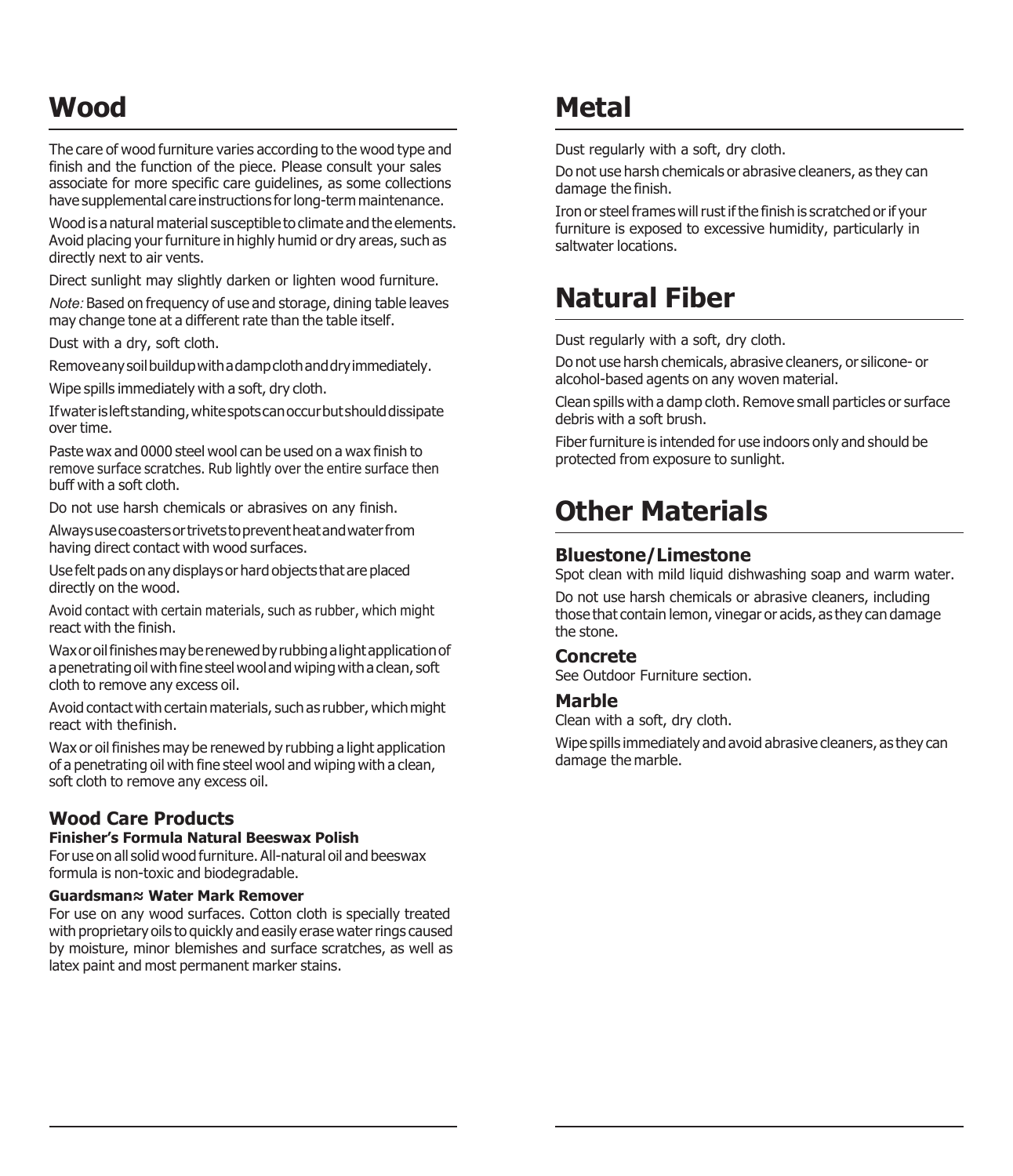# **Rugs**

# **Wool**

Vacuum regularly. For the first two to three months, additional vacuuming without the beater barturned on (or with the highest pile setting) may be necessary to manage the normal shedding that occurs.

Blot spills immediately with a clean, absorbent white cloth. Rugs should not be saturated with cleaning solvents or scrubbed excessively. We suggest using products designed specifically for wool or dry extraction powders such as Host.≈For best results, periodic professional cleaning is recommended.

Shag rugs will continue to shed for their entire life.

Loose tufts should be cut, not pulled.

Rotate the rug periodically to help reduce uneven wear.

Avoid placing rugs in direct sunlight to prevent fading over time.

A rug pad is recommended for all rugs. If the intended use is over carpeting, our Multisurface Rug Pad is recommended.

# **Natural Fiber**

Vacuum regularly.

Blot spills immediately with aclean, absorbent white cloth. Spot clean with a dry extraction powder such as Host.≈For best results, professional dry extraction cleaning is recommended.

Naturalfibers are quite absorbent and can shrink and expand with changes in humidity. They are intended for indoor use only and are not recommended for use in damp or humid areas, such as bathrooms.

Keep out of direct sunlight to help prevent fading.

Rotate the rug periodically to help reduce uneven wear.

Latex rug backing may interact with uncured hardwood floor finishes. Use rug pad when placing rug overfinished hardwood floors or carpeting. Our Multisurface Rug Pad is recommended.

# **Hair-on-Hide**

Vacuumregularlywithoutthebeaterbar(orhighestpilesetting) to extend the life of the rug.

Rotate periodically for even wear.

Professional dry extraction cleaning is recommended.

Our Multisurface Rug Pad is recommended.

# **Cotton**

Most smaller-sized cotton rugs are machine-washable. Larger sizes can be washed in industrial-sized washers or dry cleaned.

Avoid placing cotton rugs in direct sunlight to prevent fading over time.

A rug pad is recommended for all cotton rugs. If the intended use is over carpeting, our Multisurface Rug Pad is recommended.

# **Synthetic**

Our machine-woven, synthetic fiberrugs offer value in a new generation of man-made materials that often mimic the look of both natural fiber and wool rugs, while resisting stains, and wear and tear.

### **Indoor Rugs**

Vacuum regularly.

Blot spills immediately with a clean, absorbent white cloth.

Spot clean or shampoo with amild detergent. For bestresults, periodic professional cleaning is recommended.

A rug pad is recommended for all indoor rugs. If the intended use is over carpeting, our Multisurface Rug Pad is recommended.

### **Indoor/Outdoor Rugs**

Wash with a mild detergent and rinse with a garden hose.

# **Rug Pads**

Because rugs wear primarily from the back first, we recommend the use of a pad to lengthen the life of your rug, as well as provide stability and cushioning. We offer two protective options, depending on the construction and use of the rug.

### **Multisurface Thin Rug Pad**

Double-sided for use over both carpeted and hard-surface floors, this nonslip pad provides a moderate cushioned base for a variety ofrug types. Will not stain, discolor or leave marks on flooring. Use the polyester felt side over carpeted surfaces; latex side is for use on hard-surface floors and floors with radiant heating.

Wipe latex side clean with a damp cloth; vacuum fabric side. Trimfor exactfit.Guaranteedfor 15years. Forindoor useonly.

### **Multisurface Thick Rug Pad**

Double-sided for use over both carpeted and hard-surface floors, this nonslip pad provides a firm, cushioned base ideal for all rug types, especially hand-tufted and hand-knotted woolrugs. Thicker pad hides irregularities in stone and tile floors, reduces puckering around furniture legs, insulates noise and cold, and makes vacuuming more efficient. Use the polyester felt side over carpeted surfaces; latex side is for use on hard-surface floors and floors with radiant heating.

Wipe latex side clean with a damp cloth; vacuum fabric side. Trimfor exactfit.Guaranteedfor 15years. Forindoor useonly.

#### **Rug Care Products Cleaning Kit**

We recommend the all-natural Host≈Dry Carpet Cleaning kit for spot cleaning and for dry extraction cleaning of our fiber, cotton and woolrugs.